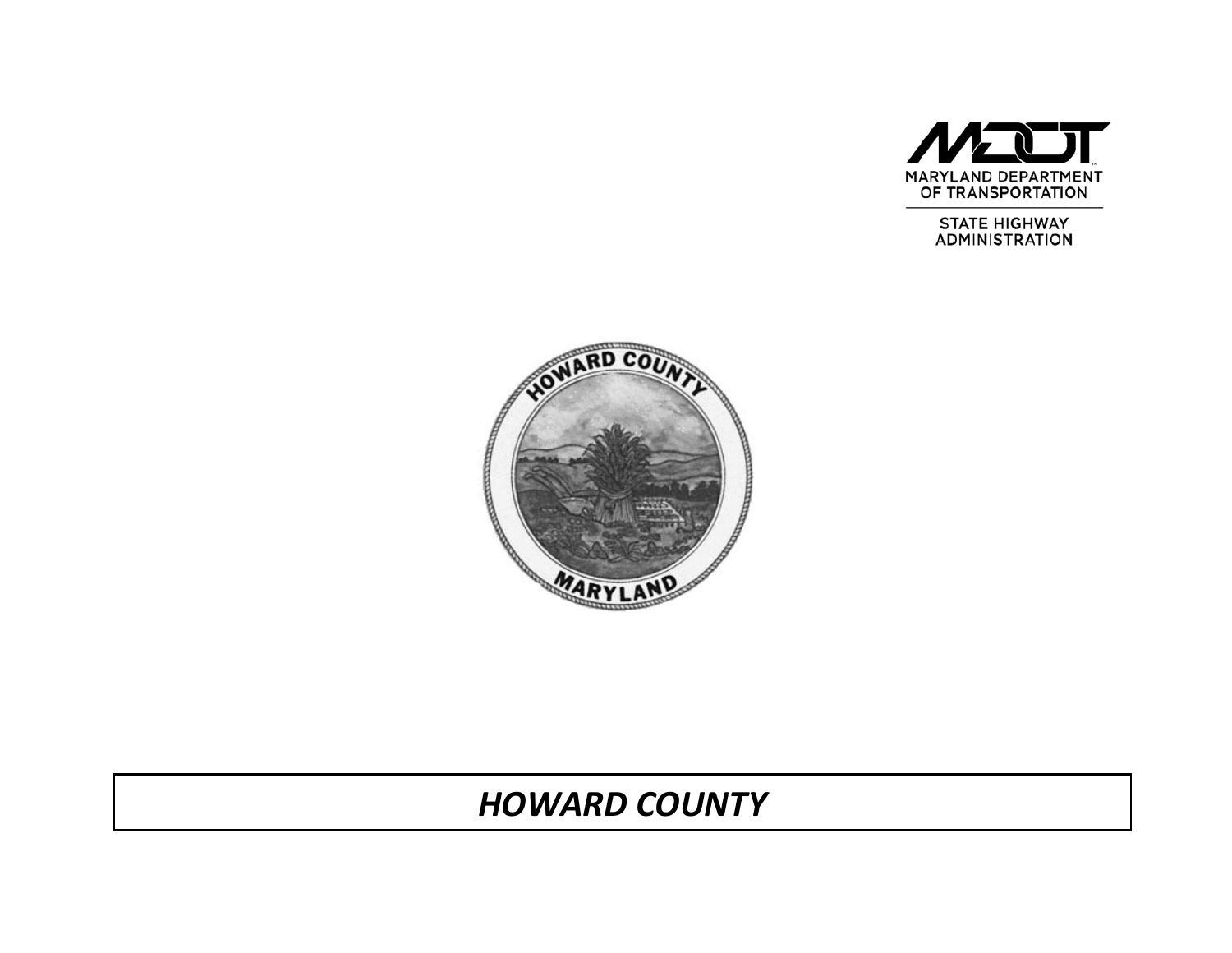| STATE HIGHWAY ADMINISTRATION -- Howard County -- Line 1                                                                    |                                                                |                   |                            |                |                                 |                                                                    |             |                             |                                         |                                           |                                 | <b>Primary Construction Program</b>                                                                                                                              |
|----------------------------------------------------------------------------------------------------------------------------|----------------------------------------------------------------|-------------------|----------------------------|----------------|---------------------------------|--------------------------------------------------------------------|-------------|-----------------------------|-----------------------------------------|-------------------------------------------|---------------------------------|------------------------------------------------------------------------------------------------------------------------------------------------------------------|
|                                                                                                                            |                                                                |                   |                            |                |                                 |                                                                    |             |                             | <b>PROJECT:</b> MD 32, Patuxent Freeway |                                           |                                 |                                                                                                                                                                  |
|                                                                                                                            |                                                                |                   | 144                        | 32             |                                 | 99                                                                 |             |                             | Road to I-70 (6.6 miles).               |                                           |                                 | <b>DESCRIPTION:</b> Construct capacity and safety improvements along MD 32 from north of Linden Church                                                           |
| 650                                                                                                                        | 97                                                             |                   | Liden Church<br>Road<br>32 |                |                                 |                                                                    | 1 m<br>175  |                             |                                         |                                           |                                 | PURPOSE & NEED SUMMARY STATEMENT: This project will address congestion and safety as a result of<br>increasing traffic volumes on the existing two-lane roadway. |
|                                                                                                                            |                                                                |                   |                            |                |                                 |                                                                    |             |                             | <b>SMART GROWTH STATUS:</b>             |                                           |                                 | <b>Project Not Location Specific</b><br>Not Subject to PFA Law                                                                                                   |
| <b>STATE GOALS: Maryland Transportation Plan (MTP) Goals/Selection Criteria:</b>                                           |                                                                |                   |                            |                |                                 |                                                                    |             |                             |                                         |                                           |                                 |                                                                                                                                                                  |
| ١x                                                                                                                         | Safe, Secure, and Resilient<br><b>Maintain &amp; Modernize</b> |                   |                            |                | X                               | <b>Quality &amp; Efficiency</b><br><b>Environmental Protection</b> |             |                             | $\boldsymbol{\mathsf{x}}$               | Project Inside PFA<br>Project Outside PFA |                                 | Grandfathered<br><b>Exception Will Be Required</b>                                                                                                               |
| x                                                                                                                          | <b>Economic Opportunity &amp; Reduce Congestion</b>            |                   |                            |                |                                 | <b>Fiscal Responsibility</b>                                       |             |                             |                                         |                                           | PFA Status Yet to Be Determined | ∥x<br><b>Exception Granted</b>                                                                                                                                   |
|                                                                                                                            | <b>Better Transportation Choices &amp; Connections</b>         |                   |                            |                |                                 |                                                                    |             |                             | <b>STATUS:</b> Construction underway.   |                                           |                                 |                                                                                                                                                                  |
| <b>EXPLANATION:</b> This project will relieve traffic congestion and address safety concerns along MD 32 in Howard County. |                                                                |                   |                            |                |                                 |                                                                    |             |                             |                                         |                                           |                                 |                                                                                                                                                                  |
|                                                                                                                            |                                                                |                   |                            |                |                                 |                                                                    |             |                             |                                         |                                           |                                 | <b>SIGNIFICANT CHANGE FROM FY 2021 - 26 CTP: None.</b>                                                                                                           |
|                                                                                                                            |                                                                |                   |                            |                |                                 |                                                                    |             |                             |                                         |                                           |                                 |                                                                                                                                                                  |
|                                                                                                                            | POTENTIAL FUNDING SOURCE:                                      |                   |                            |                | $\overline{\mathsf{x}}$ SPECIAL | $X$ FEDERAL                                                        |             | <b>GENERAL</b>              | <b>OTHER</b>                            |                                           |                                 | <b>Classification:</b>                                                                                                                                           |
|                                                                                                                            | <b>TOTAL</b>                                                   |                   |                            |                |                                 |                                                                    |             |                             |                                         |                                           |                                 | <b>STATE - Principal Arterial</b>                                                                                                                                |
| <b>PHASE</b>                                                                                                               | <b>ESTIMATED</b>                                               | EXPENDED EXPENDED |                            | <b>CURRENT</b> | <b>BUDGET</b>                   |                                                                    |             | PROJECTED CASH REQUIREMENTS |                                         | SIX                                       | <b>BALANCE</b>                  | <b>FEDERAL - Other Principal Arterial</b>                                                                                                                        |
|                                                                                                                            | <b>COST</b>                                                    | <b>THRU</b>       | IN                         | <b>YEAR</b>    | <b>YEAR</b>                     |                                                                    |             | FOR PLANNING PURPOSES ONLY  |                                         | <b>YEAR</b>                               | TO                              | <b>STATE SYSTEM: Primary</b>                                                                                                                                     |
|                                                                                                                            | (\$000)                                                        | 2021              | 2021                       | 2022           | 2023                            | 2024                                                               | 2025        | 2026                        | 2027                                    | <b>TOTAL</b>                              | <b>COMPLETE</b>                 | <b>Estimated Annual Average Daily Traffic (vehicles per day)</b>                                                                                                 |
| <b>Planning</b>                                                                                                            | 2,234                                                          | 2,234             | 0                          | 0              | 0                               | 0                                                                  | $\mathbf 0$ | $\mathbf 0$                 | $\mathbf 0$                             | $\bf{0}$                                  | $\mathbf 0$                     | <b>CURRENT (2021)</b><br>23,500                                                                                                                                  |
| Engineering                                                                                                                | 8,319                                                          | 8,319             | (45)                       | 0              | 0                               | 0                                                                  | 0           | 0                           | $\mathbf 0$                             | 0                                         | 0                               |                                                                                                                                                                  |
| Right-of-way                                                                                                               | 11,439                                                         | 10,768            | 1,288                      | 391            | 164                             | 116                                                                | $\mathbf 0$ | $\mathbf 0$                 | 0                                       | 671                                       | $\boldsymbol{0}$                | PROJECTED (2041)<br>41,100                                                                                                                                       |
| <b>Utilities</b>                                                                                                           | 4,614                                                          | 22                | 20                         | 2,431          | 2,161                           | 0                                                                  | o           | 0                           | 0                                       | 4,592                                     | 0                               |                                                                                                                                                                  |
| Construction                                                                                                               | 99,696                                                         | 63,877            | 26,406                     | 35,819         | $\mathbf 0$                     | 0                                                                  | U           | $\mathbf 0$                 | 0                                       | 35,819                                    | $\mathbf 0$                     |                                                                                                                                                                  |
| <b>Total</b>                                                                                                               | 126,301                                                        | 85,219            | 27,669                     | 38,641         | 2.325                           | 116                                                                | ŋ           |                             | $\Omega$                                | 41.082                                    | $\mathbf 0$                     |                                                                                                                                                                  |

**0 0 0 0 0**

**1,497 107 0 0 0 828 9 0 0 0**

**STIP REFERENCE #HO7561 12/01/2021**

 **Federal-Aid 111,053 72,124 27,800 37,325 0 38,929 Special 15,248 13,095 (131) 1,316 0 2,153 Other 0 0 0 0 0 0**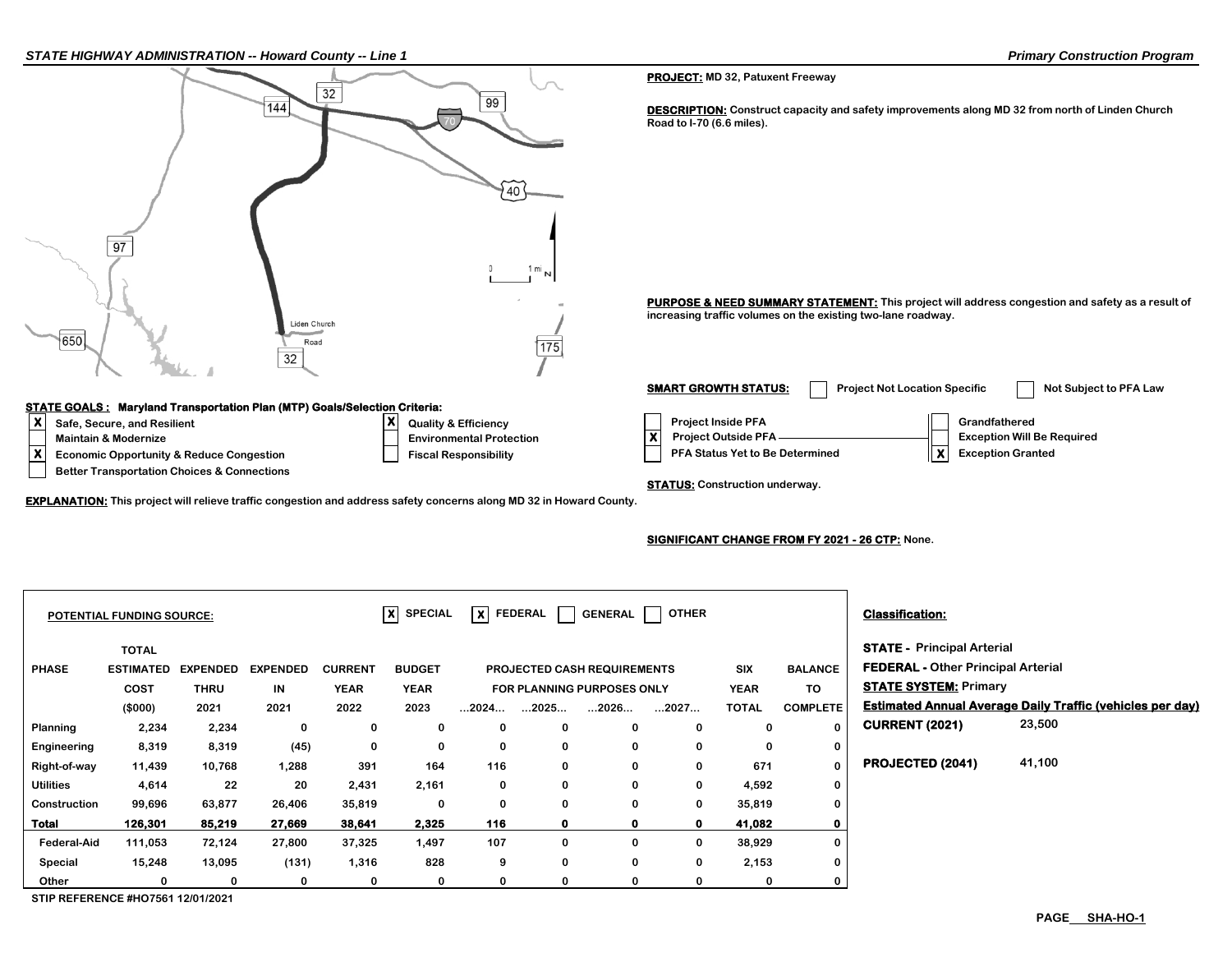#### *STATE HIGHWAY ADMINISTRATION -- Howard County -- Line 2 Interstate Development & Evaluation Program*



#### **PROJECT: I-70**

**DESCRIPTION: Study to address current and future capacity needs on I-70 between MD 32 and US 29 (6.0 miles).**

**PURPOSE & NEED SUMMARY STATEMENT: This project will ease increasing congestion and improve safety along this segment of I-70.**

**Project Inside PFA Grandfathered PFA Status Yet to Be Determined**  | Exception Granted **X** Project Outside PFA ————————————**X** Exception Will Be Required **SMART GROWTH STATUS:** Project Not Location Specific Not Subject to PFA Law

**STATUS: Project on hold.**

**SIGNIFICANT CHANGE FROM FY 2021 - 26 CTP: None.**

|                    | POTENTIAL FUNDING SOURCE:                           |                                        |                               |                                       | $\overline{\mathsf{x}}$ SPECIAL      |                      | FEDERAL      |                                                                   | GENERAL   OTHER |                                    |                                         | <b>Classification:</b>                                                                           |                                                                  |
|--------------------|-----------------------------------------------------|----------------------------------------|-------------------------------|---------------------------------------|--------------------------------------|----------------------|--------------|-------------------------------------------------------------------|-----------------|------------------------------------|-----------------------------------------|--------------------------------------------------------------------------------------------------|------------------------------------------------------------------|
| <b>PHASE</b>       | <b>TOTAL</b><br><b>ESTIMATED</b><br>COST<br>(\$000) | <b>EXPENDED</b><br><b>THRU</b><br>2021 | <b>EXPENDED</b><br>IN<br>2021 | <b>CURRENT</b><br><b>YEAR</b><br>2022 | <b>BUDGET</b><br><b>YEAR</b><br>2023 | $\dots$ 2024 $\dots$ | …2025…       | PROJECTED CASH REQUIREMENTS<br>FOR PLANNING PURPOSES ONLY<br>2026 | 2027            | SIX<br><b>YEAR</b><br><b>TOTAL</b> | <b>BALANCE</b><br>TO<br><b>COMPLETE</b> | <b>STATE - Principal Arterial</b><br><b>FEDERAL - Interstate</b><br><b>STATE SYSTEM: Primary</b> | <b>Estimated Annual Average Daily Traffic (vehicles per day)</b> |
| Planning           | 858                                                 | 858                                    | 0                             | 0                                     | 0                                    | 0                    | 0            | 0                                                                 | $\bf{0}$        | 0                                  | $\bf{0}$                                | <b>CURRENT (2021)</b>                                                                            | 76,400 - 78,700                                                  |
| Engineering        | 0                                                   | 0                                      | 0                             | 0                                     | 0                                    | 0                    | 0            | 0                                                                 | 0               | 0                                  | 0                                       |                                                                                                  |                                                                  |
| Right-of-way       | 0                                                   | 0                                      | 0                             | 0                                     | 0                                    | 0                    | 0            | 0                                                                 | $\bf{0}$        | 0                                  | $\Omega$                                | PROJECTED (2041)                                                                                 | 110,500 - 113,700                                                |
| <b>Utilities</b>   | 0                                                   | 0                                      | 0                             | 0                                     | 0                                    | $\mathbf 0$          | $\mathbf 0$  | $\bf{0}$                                                          | $\bf{0}$        | 0                                  |                                         |                                                                                                  |                                                                  |
| Construction       | 0                                                   | $\bf{0}$                               | 0                             | 0                                     | 0                                    | 0                    | 0            | $\Omega$                                                          | 0               | $\Omega$                           |                                         |                                                                                                  |                                                                  |
| Total              | 858                                                 | 858                                    |                               | 0                                     | 0                                    | 0                    | $\mathbf{o}$ |                                                                   |                 |                                    |                                         |                                                                                                  |                                                                  |
| <b>Federal-Aid</b> | 0                                                   | 0                                      |                               | 0                                     | 0                                    | 0                    | $\mathbf{0}$ | $\Omega$                                                          | $\Omega$        | $\Omega$                           |                                         |                                                                                                  |                                                                  |
| Special            | 858                                                 | 858                                    | 0                             | 0                                     | 0                                    | 0                    | 0            | 0                                                                 | 0               | 0                                  |                                         |                                                                                                  |                                                                  |
| Other              |                                                     | 0                                      |                               | 0                                     | 0                                    | 0                    | 0            |                                                                   | 0               |                                    |                                         |                                                                                                  |                                                                  |
|                    | STIP REFERENCE #HO3951 12/01/2021                   |                                        |                               |                                       |                                      |                      |              |                                                                   |                 |                                    |                                         |                                                                                                  |                                                                  |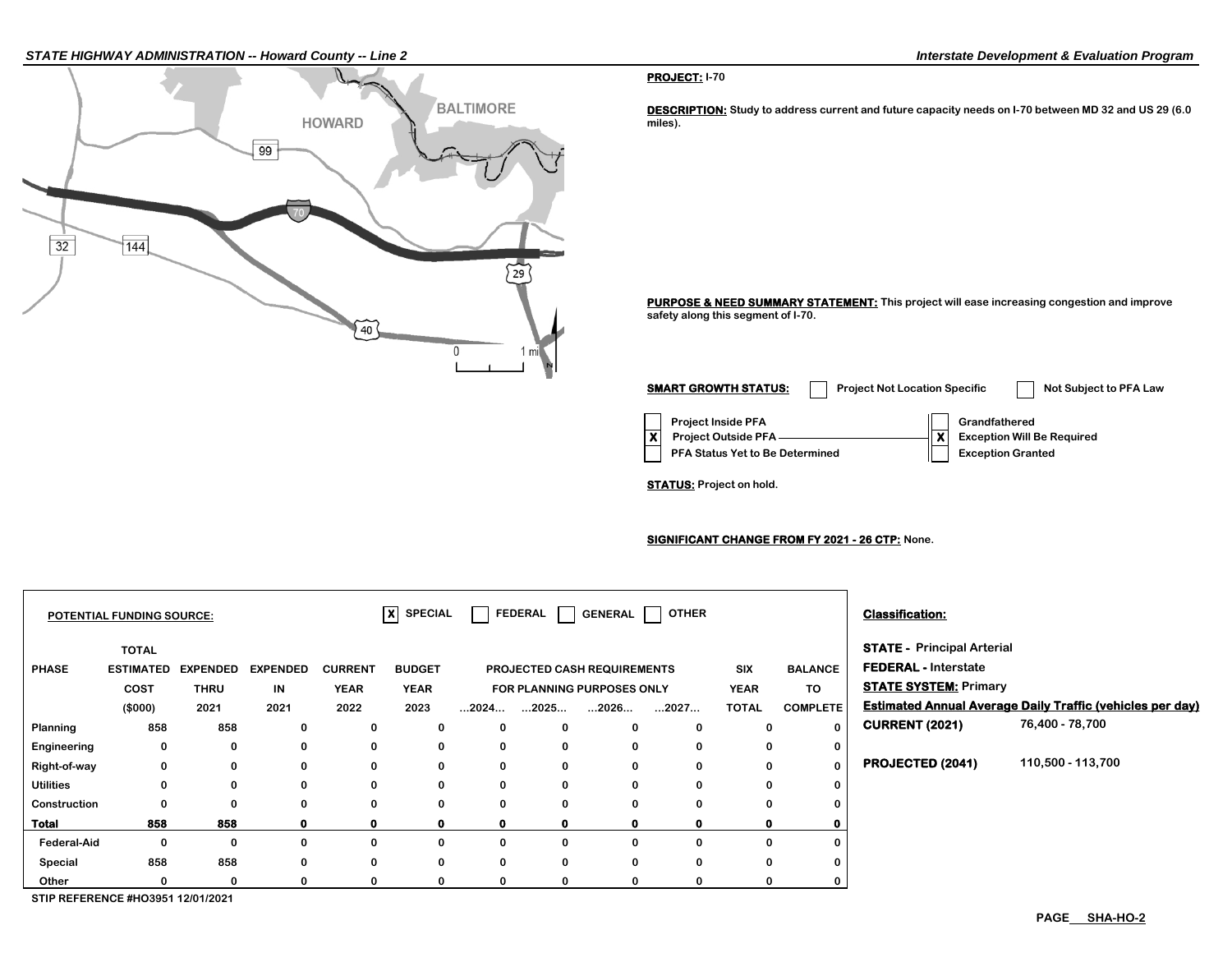#### *STATE HIGHWAY ADMINISTRATION -- Howard County -- Line 3 Interstate Development & Evaluation Program*



**PROJECT: I-95, Active Traffic Management**

**DESCRIPTION: Construct facilities to accommodate peak hour shoulder use on I-95 between MD 32 and MD 100.**

**PURPOSE & NEED SUMMARY STATEMENT: This project will address capacity and safety concerns along I-95.**

**X Project Inside PFA Grandfathered PFA Status Yet to Be Determined | Exception Granted Project Outside PFA Exception Will Be Required SMART GROWTH STATUS:** Project Not Location Specific Not Subject to PFA Law

**STATUS: Project on hold.**

**SIGNIFICANT CHANGE FROM FY 2021 - 26 CTP: None.**

|                  | POTENTIAL FUNDING SOURCE:                |                 |                 |                | $\overline{\mathsf{x}}$ SPECIAL |             |                                           | FEDERAL   GENERAL           | OTHER                |              |                 | <b>Classification:</b>            |                                                                  |
|------------------|------------------------------------------|-----------------|-----------------|----------------|---------------------------------|-------------|-------------------------------------------|-----------------------------|----------------------|--------------|-----------------|-----------------------------------|------------------------------------------------------------------|
|                  | <b>TOTAL</b>                             |                 |                 |                |                                 |             |                                           |                             |                      |              |                 | <b>STATE - Principal Arterial</b> |                                                                  |
| <b>PHASE</b>     | <b>ESTIMATED</b>                         | <b>EXPENDED</b> | <b>EXPENDED</b> | <b>CURRENT</b> | <b>BUDGET</b>                   |             |                                           | PROJECTED CASH REQUIREMENTS |                      | <b>SIX</b>   | <b>BALANCE</b>  | <b>FEDERAL - Interstate</b>       |                                                                  |
|                  | COST                                     | <b>THRU</b>     | IN              | <b>YEAR</b>    | <b>YEAR</b>                     |             |                                           | FOR PLANNING PURPOSES ONLY  |                      | <b>YEAR</b>  | TO              | <b>STATE SYSTEM: Primary</b>      |                                                                  |
|                  | (\$000)                                  | 2021            | 2021            | 2022           | 2023                            |             | $\dots$ 2024 $\dots$ $\dots$ 2025 $\dots$ | $\dots$ 2026 $\dots$        | $\dots$ 2027 $\dots$ | <b>TOTAL</b> | <b>COMPLETE</b> |                                   | <b>Estimated Annual Average Daily Traffic (vehicles per day)</b> |
| Planning         | 0                                        | 0               | 0               | 0              | 0                               | 0           | 0                                         | $\bf{0}$                    | 0                    | 0            | $\bf{0}$        | <b>CURRENT (2021)</b>             | 193,600 - 200,800                                                |
| Engineering      | 1,259                                    | 1,259           | 0               | 0              | 0                               | 0           | 0                                         | 0                           | 0                    | 0            | 0               |                                   |                                                                  |
| Right-of-way     | 0                                        | 0               | 0               | 0              | 0                               | 0           | 0                                         | 0                           | 0                    | 0            | $\bf{0}$        | <b>PROJECTED (2041)</b>           | 221,600 - 233,100                                                |
| <b>Utilities</b> | 0                                        | 0               | 0               | 0              | 0                               | 0           | 0                                         | 0                           | 0                    | 0            |                 |                                   |                                                                  |
| Construction     |                                          | 0               | O               | 0              | 0                               | 0           | 0                                         | 0                           | 0                    | 0            |                 |                                   |                                                                  |
| Total            | 1,259                                    | 1,259           | 0               | $\mathbf{0}$   | $\mathbf 0$                     | $\mathbf 0$ | $\mathbf{0}$                              | 0                           | 0                    | $\mathbf{0}$ |                 |                                   |                                                                  |
| Federal-Aid      | $\Omega$                                 | 0               | 0               | 0              | 0                               | $\mathbf 0$ | 0                                         | 0                           | 0                    | $\Omega$     |                 |                                   |                                                                  |
| Special          | 1,259                                    | 1,259           | 0               | 0              | 0                               | 0           | 0                                         | 0                           | 0                    | 0            |                 |                                   |                                                                  |
| Other            |                                          | 0               |                 | 0              | $\Omega$                        | 0           |                                           | 0                           | 0                    |              |                 |                                   |                                                                  |
|                  | <b>CTID DEEEDENGE #UQ7964 49/04/9094</b> |                 |                 |                |                                 |             |                                           |                             |                      |              |                 |                                   |                                                                  |

**STIP REFERENCE #HO7261 12/01/2021**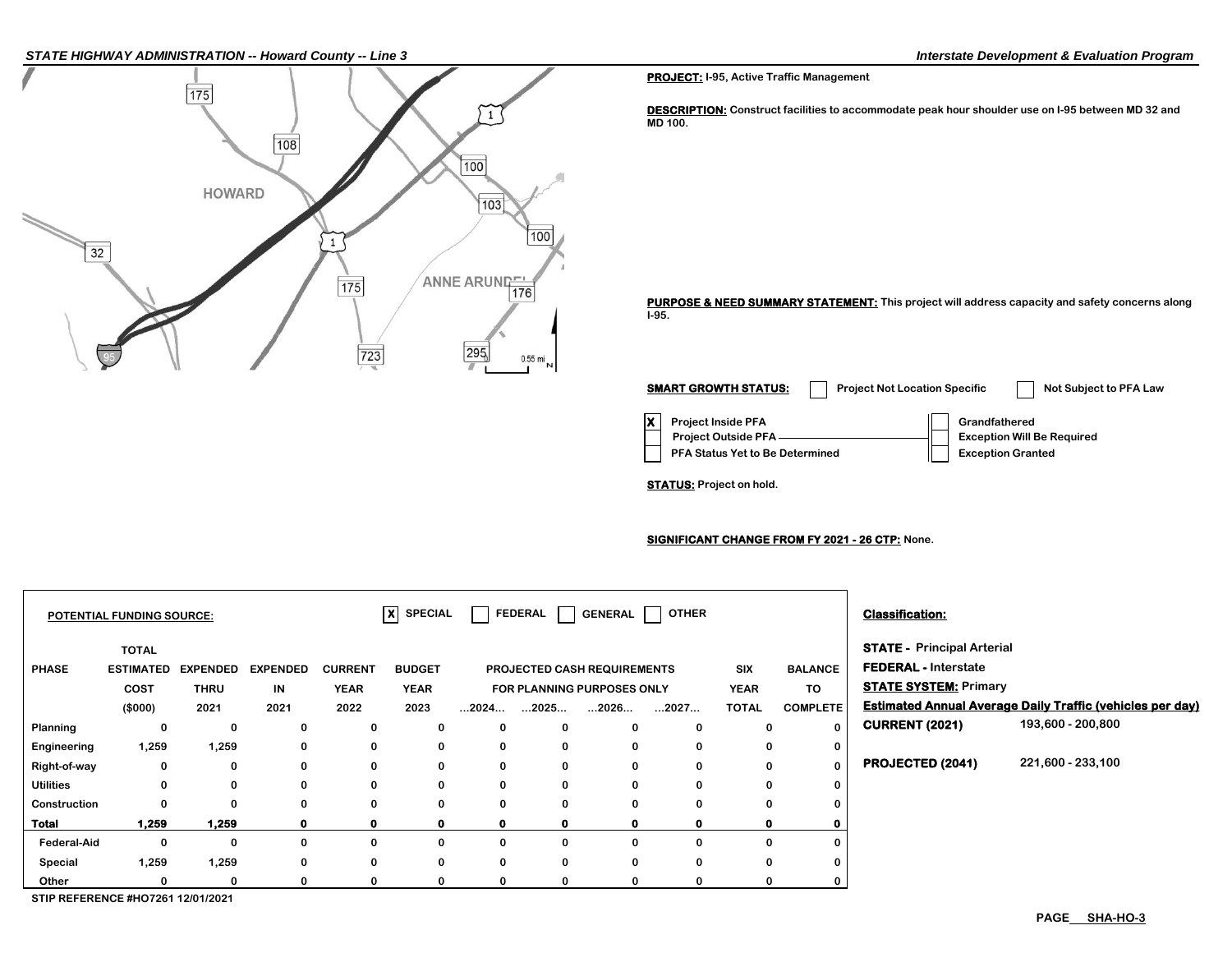#### *STATE HIGHWAY ADMINISTRATION -- Howard County -- Line 4 Primary Development & Evaluation Program*

₹ iddle

e patukent River

 $32$ 

29

29

 $32$ 

 $0.5$  mi

 $\Omega$ 

**PURPOSE & NEED SUMMARY STATEMENT:** This project will improve safety and reduce congestion by

**upgrading northbound US 29 to match the southbound section, which is currently three lanes.**

**X** Project Inside PFA **Grandfathered PFA Status Yet to Be Determined**  $||$  **Exception Granted Project Outside PFA Exception Will Be Required SMART GROWTH STATUS:** Project Not Location Specific Not Subject to PFA Law

**SIGNIFICANT CHANGE FROM FY 2021 - 26 CTP: None.**

|                  | <b>POTENTIAL FUNDING SOURCE:</b> |                 |                 |                | $ X $ SPECIAL |                      |              | FEDERAL   GENERAL                  | <b>OTHER</b> |              |                 | <b>Classification:</b>              |                                                                  |
|------------------|----------------------------------|-----------------|-----------------|----------------|---------------|----------------------|--------------|------------------------------------|--------------|--------------|-----------------|-------------------------------------|------------------------------------------------------------------|
|                  | <b>TOTAL</b>                     |                 |                 |                |               |                      |              |                                    |              |              |                 | <b>STATE - Principal Arterial</b>   |                                                                  |
| <b>PHASE</b>     | <b>ESTIMATED</b>                 | <b>EXPENDED</b> | <b>EXPENDED</b> | <b>CURRENT</b> | <b>BUDGET</b> |                      |              | <b>PROJECTED CASH REQUIREMENTS</b> |              | SIX          | <b>BALANCE</b>  | <b>FEDERAL - Freeway/Expressway</b> |                                                                  |
|                  | <b>COST</b>                      | <b>THRU</b>     | IN              | <b>YEAR</b>    | <b>YEAR</b>   |                      |              | FOR PLANNING PURPOSES ONLY         |              | <b>YEAR</b>  | <b>TO</b>       | <b>STATE SYSTEM: Primary</b>        |                                                                  |
|                  | (\$000)                          | 2021            | 2021            | 2022           | 2023          | $\dots$ 2024 $\dots$ | 2025         | 2026                               | 2027         | <b>TOTAL</b> | <b>COMPLETE</b> |                                     | <b>Estimated Annual Average Daily Traffic (vehicles per day)</b> |
| Planning         | 0                                | 0               | 0               | 0              | 0             | 0                    | 0            | 0                                  | $\bf{0}$     | 0            | $\mathbf{0}$    | <b>CURRENT (2021)</b>               | 43,400                                                           |
| Engineering      | 684                              | 684             | 2               | 0              | 0             | 0                    | 0            | 0                                  | 0            | 0            | 0               |                                     |                                                                  |
| Right-of-way     | 0                                | 0               | 0               | 0              | 0             | 0                    | 0            | $\bf{0}$                           | 0            | $\Omega$     | 0               | PROJECTED (2041)                    | 66,025                                                           |
| <b>Utilities</b> | 0                                | 0               | 0               | 0              | 0             | 0                    | 0            | $\bf{0}$                           | $\bf{0}$     | $\Omega$     | 0               |                                     |                                                                  |
| Construction     | 0                                | 0               | 0               | 0              | 0             | 0                    | 0            | $\bf{0}$                           | 0            | 0            | 0               |                                     |                                                                  |
| <b>Total</b>     | 684                              | 684             |                 | O              | $\mathbf 0$   | 0                    | $\mathbf{0}$ | Ω                                  | 0            |              |                 |                                     |                                                                  |
| Federal-Aid      | 0                                | 0               | 0               | 0              | 0             | 0                    | 0            | 0                                  | 0            | $\Omega$     | 0               |                                     |                                                                  |
| Special          | 684                              | 684             | $\overline{2}$  | 0              | 0             | 0                    | $\mathbf 0$  | $\bf{0}$                           | $\bf{0}$     | 0            | 0               |                                     |                                                                  |
| Other            |                                  | 0               | 0               | 0              | 0             | 0                    | $\mathbf 0$  | 0                                  | 0            | 0            | 0               |                                     |                                                                  |

**STIP REFERENCE #HO3173 12/01/2021**

**STATUS: Project on hold.**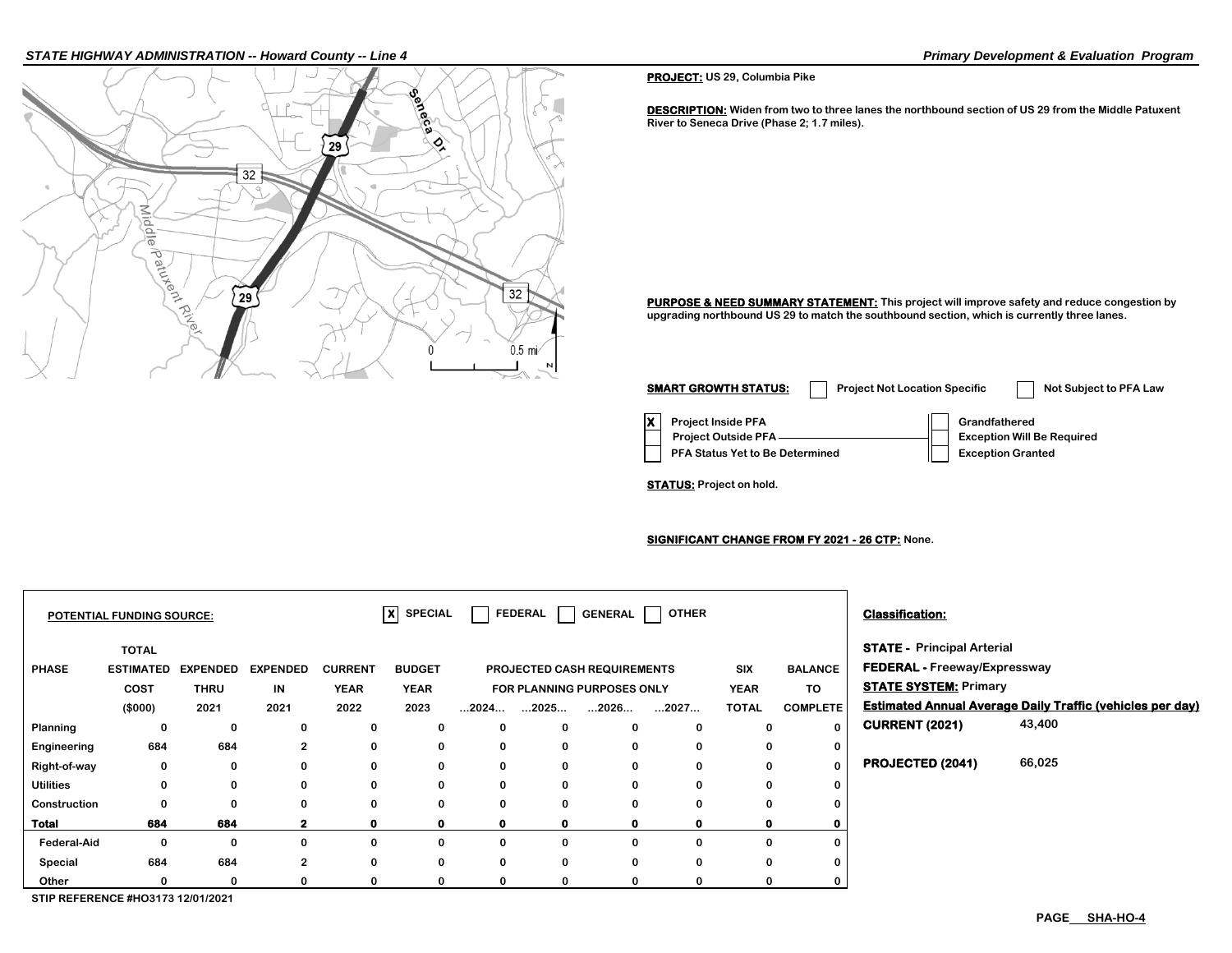#### *STATE HIGHWAY ADMINISTRATION -- Howard County -- Line 5 Secondary Development & Evaluation Program*



**PROJECT: MD 32, Sykesville Road**

**DESCRIPTION:** Planning study to determine potential safety and capacity improvements on MD 32 from MD **26 (Liberty Road) to I-70 (7.5 miles).**

**PURPOSE & NEED SUMMARY STATEMENT: Road connects high growth area of Carroll County with growing job markets in Howard County.**

| <b>SMART GROWTH STATUS:</b>                                                                | <b>Project Not Location Specific</b> | Not Subject to PFA Law                                                         |
|--------------------------------------------------------------------------------------------|--------------------------------------|--------------------------------------------------------------------------------|
| <b>Project Inside PFA</b><br><b>Project Outside PFA</b><br>PFA Status Yet to Be Determined |                                      | Grandfathered<br><b>Exception Will Be Required</b><br><b>Exception Granted</b> |

**STATUS: Study complete.**

**SIGNIFICANT CHANGE FROM FY 2021 - 26 CTP: None.**

|                    | <b>POTENTIAL FUNDING SOURCE:</b>         |                 |                 |                | lxl<br><b>SPECIAL</b> |                      | <b>FEDERAL</b>       | GENERAL                            | <b>OTHER</b> |              |                 | <b>Classification:</b>                    |                                                                  |
|--------------------|------------------------------------------|-----------------|-----------------|----------------|-----------------------|----------------------|----------------------|------------------------------------|--------------|--------------|-----------------|-------------------------------------------|------------------------------------------------------------------|
|                    | <b>TOTAL</b>                             |                 |                 |                |                       |                      |                      |                                    |              |              |                 | <b>STATE - Intermediate Arterial</b>      |                                                                  |
| <b>PHASE</b>       | <b>ESTIMATED</b>                         | <b>EXPENDED</b> | <b>EXPENDED</b> | <b>CURRENT</b> | <b>BUDGET</b>         |                      |                      | <b>PROJECTED CASH REQUIREMENTS</b> |              | <b>SIX</b>   | <b>BALANCE</b>  | <b>FEDERAL - Other Principal Arterial</b> |                                                                  |
|                    | <b>COST</b>                              | <b>THRU</b>     | IN              | <b>YEAR</b>    | <b>YEAR</b>           |                      |                      | FOR PLANNING PURPOSES ONLY         |              | <b>YEAR</b>  | TO              | <b>STATE SYSTEM: Secondary</b>            |                                                                  |
|                    | (\$000)                                  | 2021            | 2021            | 2022           | 2023                  | $\dots$ 2024 $\dots$ | $\dots$ 2025 $\dots$ | 2026                               | 2027         | <b>TOTAL</b> | <b>COMPLETE</b> |                                           | <b>Estimated Annual Average Daily Traffic (vehicles per day)</b> |
| Planning           | 703                                      | 703             | 0               | 0              | 0                     | 0                    | 0                    |                                    | 0            | 0            | $\Omega$        | <b>CURRENT (2021)</b>                     | 20,500 - 26,400                                                  |
| Engineering        | 0                                        | 0               | 0               | 0              | 0                     | 0                    | 0                    |                                    | 0            | 0            | $\bf{0}$        |                                           |                                                                  |
| Right-of-way       | 0                                        | $\bf{0}$        | 0               | 0              | 0                     | 0                    | 0                    |                                    | 0            | 0            | $\Omega$        | PROJECTED (2041)                          | 36,100 - 40,300                                                  |
| <b>Utilities</b>   | $\bf{0}$                                 | 0               | 0               | 0              | 0                     | 0                    | 0                    |                                    | 0            | 0            | 0               |                                           |                                                                  |
| Construction       | 0                                        | 0               | 0               | 0              | 0                     |                      | 0                    |                                    | 0            | 0            | 0               |                                           |                                                                  |
| <b>Total</b>       | 703                                      | 703             | 0               | $\mathbf{o}$   | $\mathbf{0}$          | $\mathbf{0}$         | $\mathbf{0}$         | 0.                                 | 0            | $\mathbf 0$  |                 |                                           |                                                                  |
| <b>Federal-Aid</b> | 0                                        | 0               | 0               | 0              | 0                     | 0                    | 0                    |                                    | 0            | 0            | 0               |                                           |                                                                  |
| Special            | 703                                      | 703             | 0               | 0              | 0                     | 0                    | 0                    |                                    | 0            | 0            | 0               |                                           |                                                                  |
| Other              | $\Omega$                                 | $\Omega$        | <sup>0</sup>    | 0              |                       |                      | 0                    |                                    | 0            |              |                 |                                           |                                                                  |
|                    | <b>CTID DEFEDENCE #AWOOAA 40/04/0004</b> |                 |                 |                |                       |                      |                      |                                    |              |              |                 |                                           |                                                                  |

**STIP REFERENCE #AW0311 12/01/2021**

ா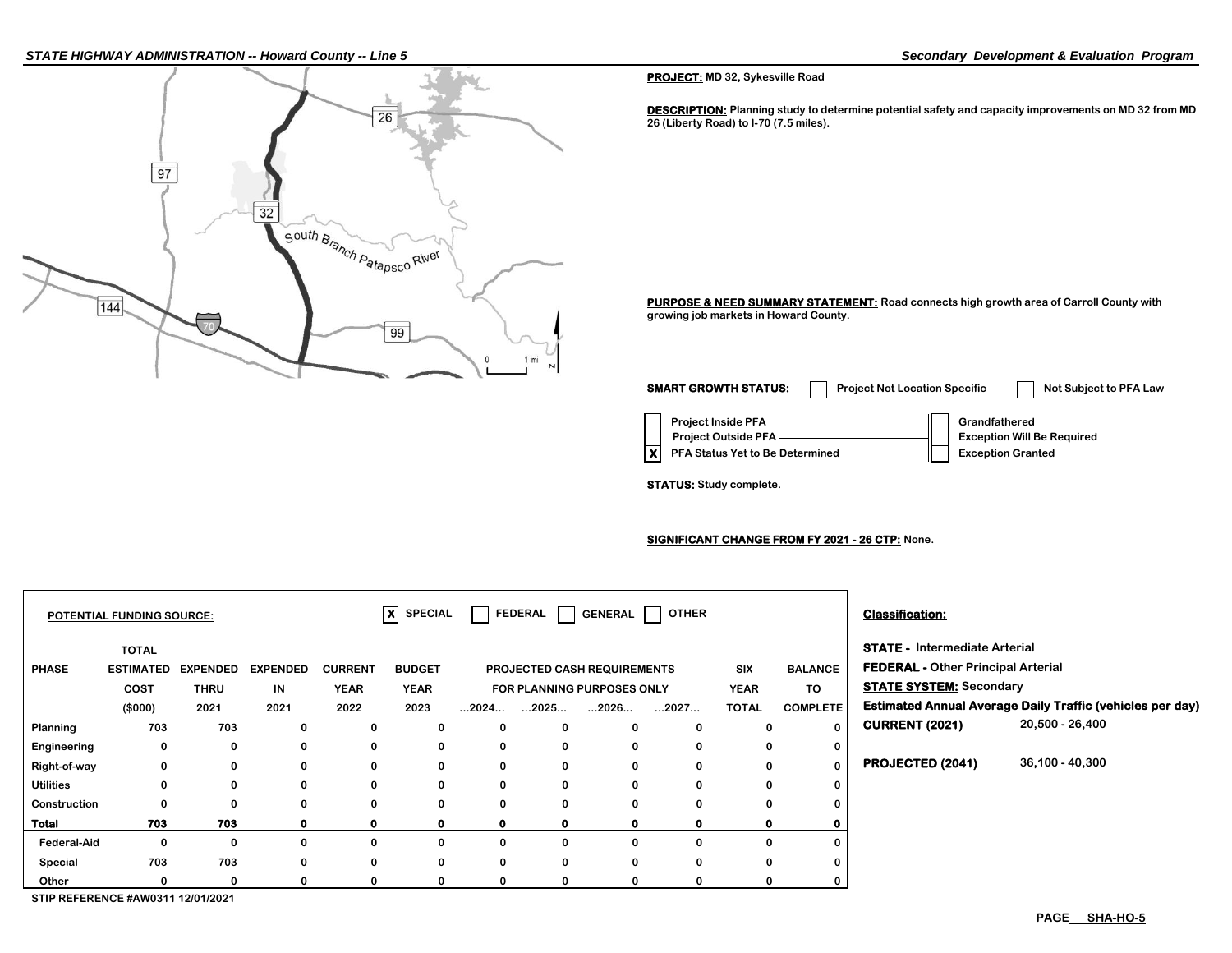#### *STATE HIGHWAY ADMINISTRATION -- Howard County -- Line 6 Secondary Development & Evaluation Program*



**PROJECT: US 1, Washington Boulevard**

**DESCRIPTION: Study to identify potential improvements in the US 1 corridor from the Prince George's County line to the Baltimore County line, including potential interchange improvements at MD 175 (11.0 miles).**

**PURPOSE & NEED SUMMARY STATEMENT: Improvements identified as a result of this study provide a blueprint for future State, local and developer projects, so the corridor can be developed in a manner consistent with the County's overall vision plan, and accommodate existing and future travel demand for all users.**

| <b>SMART GROWTH STATUS:</b>                                                                | <b>Project Not Location Specific</b> |               | Not Subject to PFA Law                                        |
|--------------------------------------------------------------------------------------------|--------------------------------------|---------------|---------------------------------------------------------------|
| <b>Project Inside PFA</b><br><b>Project Outside PFA</b><br>PFA Status Yet to Be Determined |                                      | Grandfathered | <b>Exception Will Be Required</b><br><b>Exception Granted</b> |

**STATUS: Feasibility study complete.**

#### **SIGNIFICANT CHANGE FROM FY 2021 - 26 CTP: None.**

|                  | POTENTIAL FUNDING SOURCE: |                 |                 |                | $ X $ SPECIAL |              | $\overline{\mathsf{x}}$ FEDERAL | GENERAL I                   | <b>OTHER</b> |              |                 | <b>Classification:</b>                    |                                                                  |
|------------------|---------------------------|-----------------|-----------------|----------------|---------------|--------------|---------------------------------|-----------------------------|--------------|--------------|-----------------|-------------------------------------------|------------------------------------------------------------------|
|                  | <b>TOTAL</b>              |                 |                 |                |               |              |                                 |                             |              |              |                 | <b>STATE - Minor Arterial</b>             |                                                                  |
| <b>PHASE</b>     | <b>ESTIMATED</b>          | <b>EXPENDED</b> | <b>EXPENDED</b> | <b>CURRENT</b> | <b>BUDGET</b> |              |                                 | PROJECTED CASH REQUIREMENTS |              | <b>SIX</b>   | <b>BALANCE</b>  | <b>FEDERAL - Other Principal Arterial</b> |                                                                  |
|                  | <b>COST</b>               | <b>THRU</b>     | IN              | <b>YEAR</b>    | <b>YEAR</b>   |              |                                 | FOR PLANNING PURPOSES ONLY  |              | <b>YEAR</b>  | <b>TO</b>       | <b>STATE SYSTEM: Secondary</b>            |                                                                  |
|                  | (\$000)                   | 2021            | 2021            | 2022           | 2023          |              | $2024$ $2025$                   | $\dots$ 2026 $\dots$        | 2027         | <b>TOTAL</b> | <b>COMPLETE</b> |                                           | <b>Estimated Annual Average Daily Traffic (vehicles per day)</b> |
| Planning         | 1,043                     | 1,043           | 0               | 0              | 0             | 0            | 0                               | $\bf{0}$                    | 0            | 0            | $\mathbf{0}$    | <b>CURRENT (2021)</b>                     | 18,600 - 40,500                                                  |
| Engineering      | 0                         | 0               | 0               | 0              | 0             | $\mathbf 0$  | 0                               | 0                           | 0            | 0            | 0               |                                           |                                                                  |
| Right-of-way     | 0                         | 0               | 0               | 0              | 0             | 0            | 0                               | 0                           | 0            | 0            | $\mathbf{0}$    | PROJECTED (2041)                          | 37,200 - 62,900                                                  |
| <b>Utilities</b> | 0                         | 0               | 0               | 0              | 0             | $\mathbf 0$  | 0                               | 0                           | 0            | 0            | 0               |                                           |                                                                  |
| Construction     | 0                         | 0               | $\Omega$        | 0              | 0             | $\mathbf 0$  | 0                               | $\bf{0}$                    | 0            | 0            | 0               |                                           |                                                                  |
| <b>Total</b>     | 1,043                     | 1,043           | $\mathbf{0}$    | $\mathbf{0}$   | 0             | $\mathbf{0}$ | $\mathbf{0}$                    | 0                           | 0            | 0            | 0               |                                           |                                                                  |
| Federal-Aid      | 835                       | 835             | 0               | 0              | 0             | 0            | 0                               | 0                           | 0            | 0            | 0               |                                           |                                                                  |
| Special          | 209                       | 209             | 0               | 0              | 0             | $\mathbf 0$  | 0                               | $\bf{0}$                    | 0            | 0            | 0               |                                           |                                                                  |
| Other            |                           | 0               |                 | 0              | 0             | 0            | 0                               | 0                           | 0            | 0            | 0               |                                           |                                                                  |

**STIP REFERENCE #HO3321 12/01/2021**